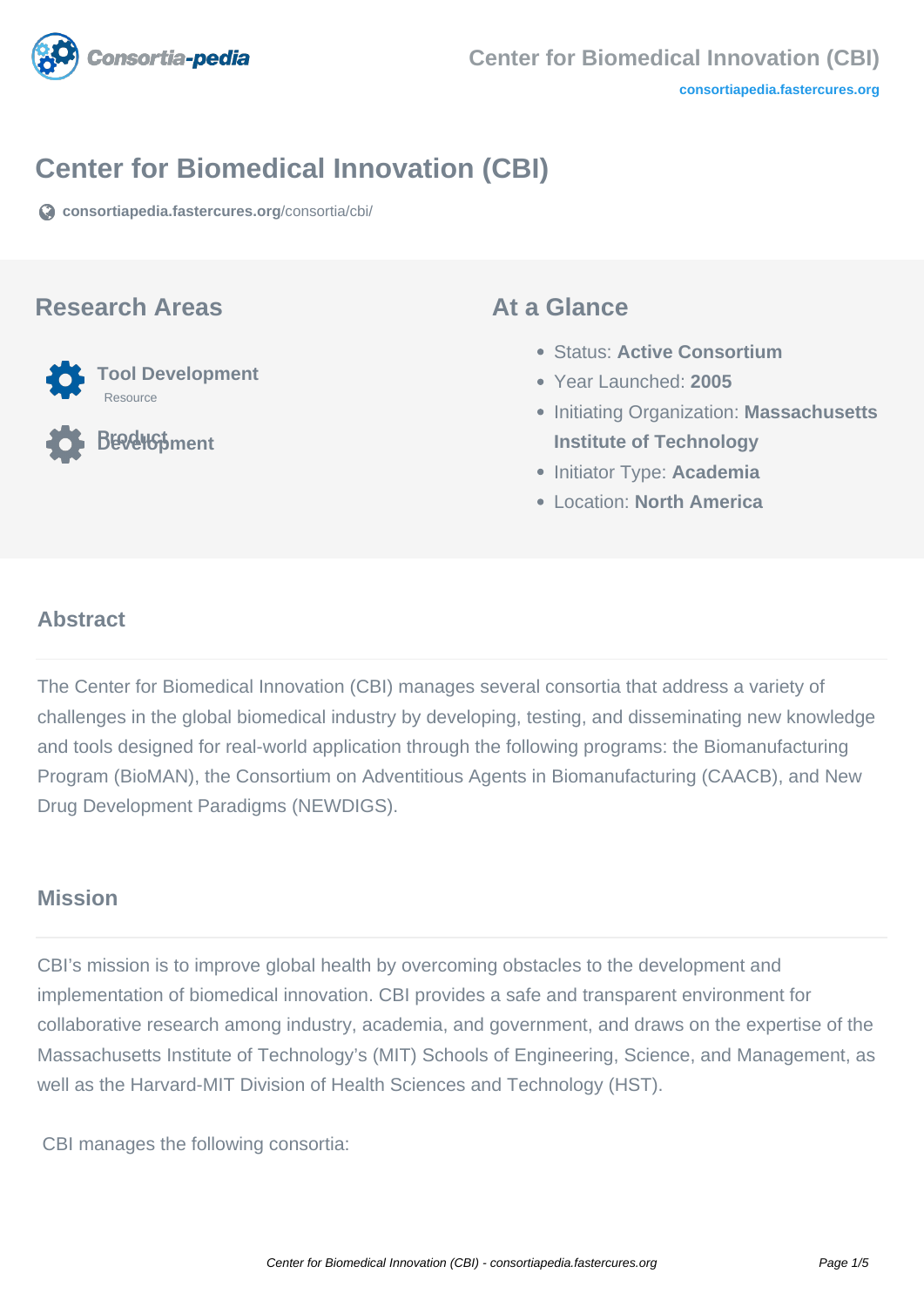

#### Biomanufacturing (BioMAN)

 BioMAN is a collaborative research and educational program in biotherapeutic manufacturing. Its objective is to develop new knowledge, science, technologies, and strategies that advance the manufacture and global delivery of high-quality biopharmaceuticals. BioMAN activities bring together thought leaders from industry, the government (e.g., U.S. Food and Drug Agency), and academia and involve faculty from across the Schools of Science, Engineering, and Management at MIT.

#### Consortium on Adventitious Agent Contamination in Biomanufacturing (CAACB)

 CAACB's mission is to develop a comprehensive understanding of adventitious agents encountered in biomanufacturing, the sources of such agents, and a systematic, risk-based analysis of the most effective strategies and technologies to prevent contamination.

#### NEW Drug Development ParaDIGmS (NEWDIGS)

 NEWDIGS focuses on transforming the current global pharmaceutical innovation ecosystem to more reliably and sustainably deliver new, better, and affordable drugs to the right patients faster. System reengineering projects are designed and executed with input from industry; regulators from the United States, Europe, Singapore, and Canada; payers and health technology assessment officials; and providers, patients, and academic researchers from MIT, Harvard, and other leading academic institutions.

### **Consortium History**

CBI was formed in 2005 as a collaboration among the School of Engineering, the MIT Sloan School of Management, the School of Science, and the Harvard-MIT Division of Health Sciences and Technology (HST) to address the challenges within the pharmaceutical, biotechnology, diagnostics, and medical devices industries with respect to innovation, productivity, and costs and predicting and managing risks.

 CBI merged with MIT's Program on the Pharmaceutical Industry (POPI) in 2008. POPI was founded in 1991 with a major grant from the Alfred P. Sloan Foundation to promote research and educational activities on issues related to competitiveness, performance, and productivity in the pharmaceutical field.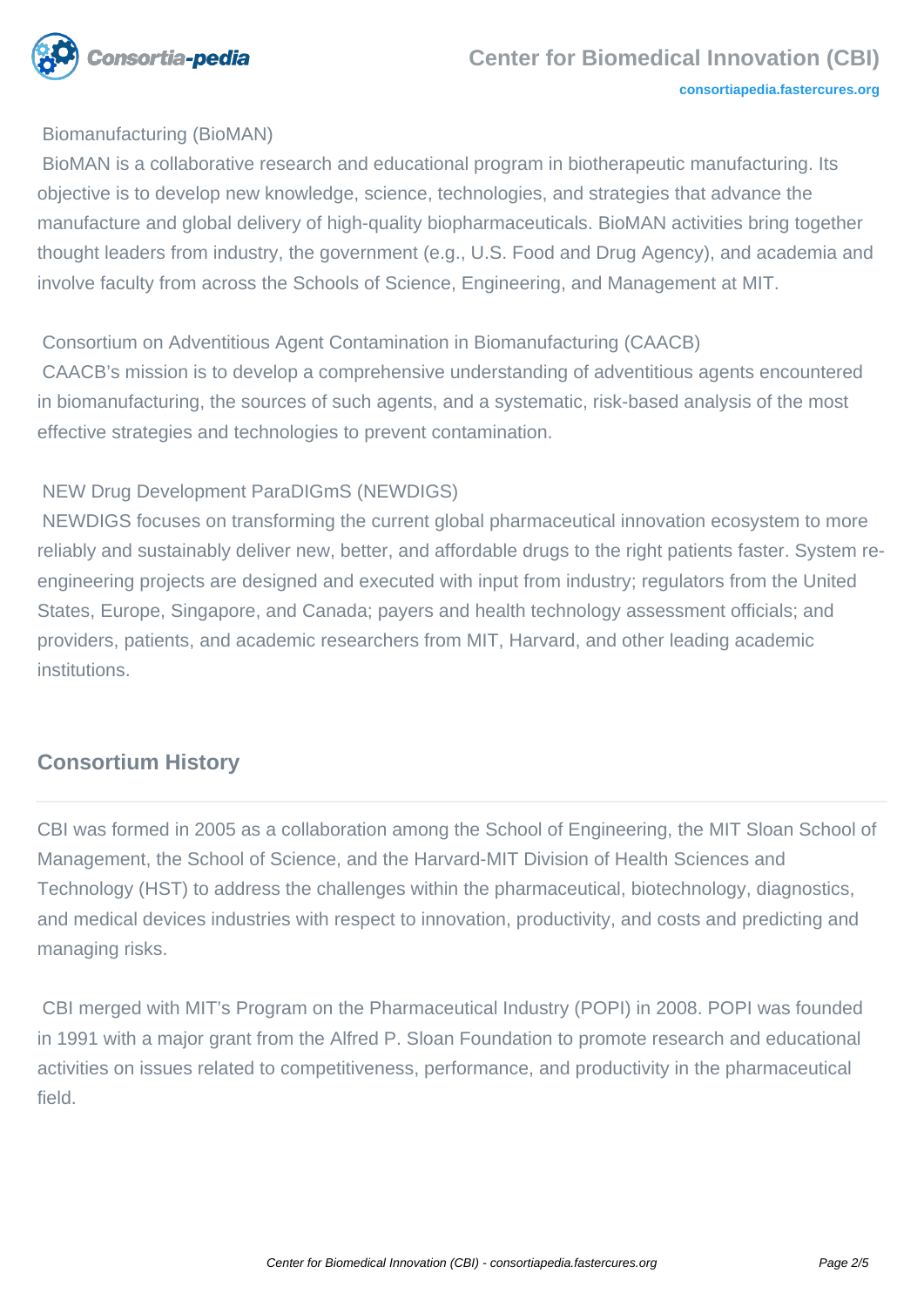

# **Financing**

CBI receives funding from the government, industry, and philanthropic organizations. CBI received MIT internal start-up support from the School of Science, the School of Engineering, the MIT Sloan School of Management, the Office of the Provost, and the Office of the Vice President for Research and Associate Provost. The consortium has been successful in obtaining additional grants from MTC/JAII and the Merck Company Foundation to support the development of its business plan and other launch activities and to support research efforts in clinical trials and stratified medicine. In addition, six founding consortium members contribute membership fees to support CBI's research, educational, and administrative activities.

# **Impact/Accomplishment**

Accomplishments are listed on the homepage at<http://cbi.mit.edu/>

# **Links/Social Media Feed**

Homepage <http://cbi.mit.edu>

### **Points of Contact**

Stacy L. Springs, Ph.D. Director, BioMAN Executive Director, Consortium on Adventitious Agent Contamination in Biomanufacturing (CAACB) phone: 617-253-3084 email: [ssprings@mit.edu](mailto:ssprings@mit.edu)

# **Sponsors & Partners**

Participant/Sponsor Alfred P. Sloan Foundation Alnylam Pharmaceuticals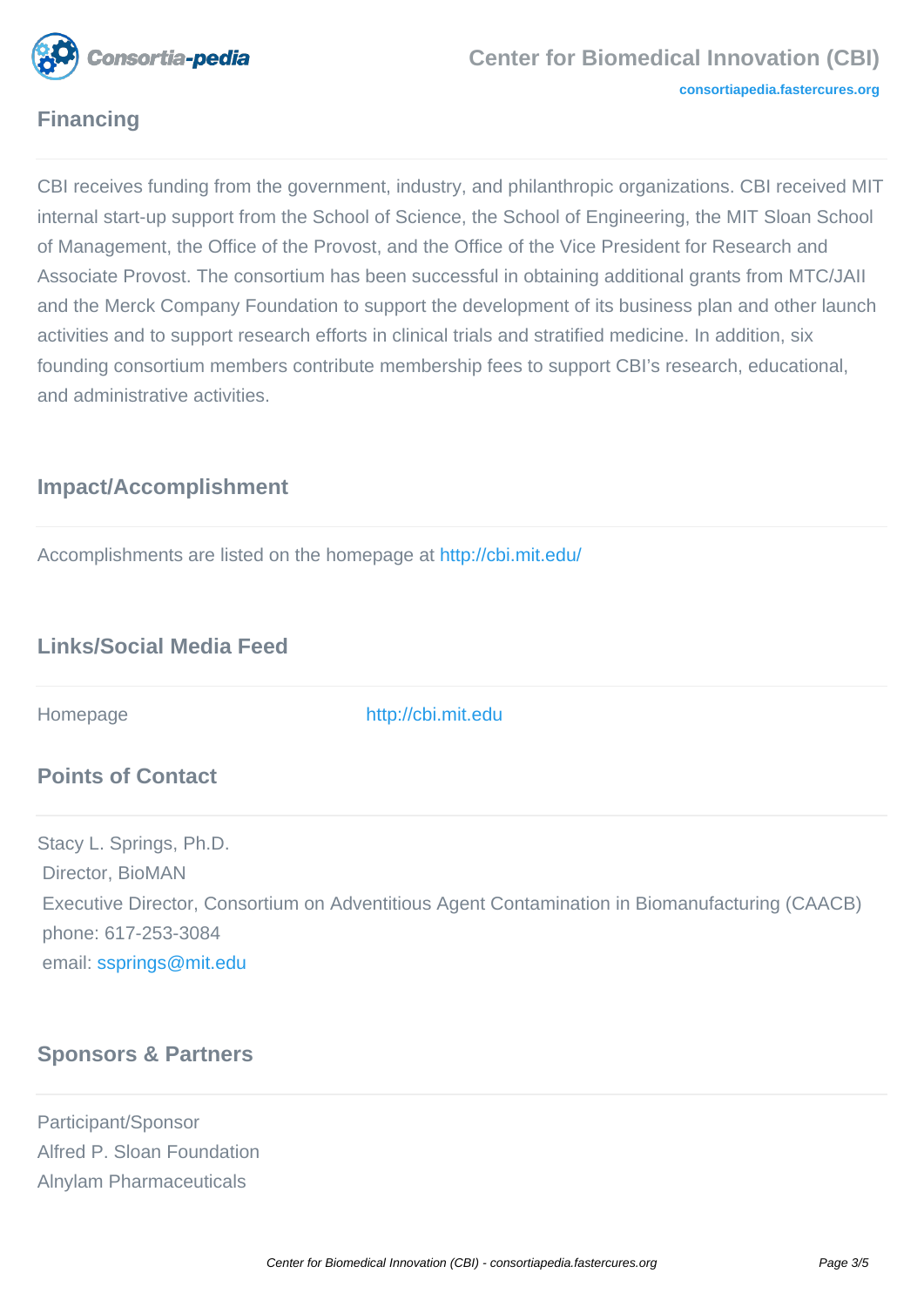

**[consortiapedia.fastercures.org](http://consortiapedia.fastercures.org/)**

Amgen Aquafine UV Asahi Kasei Bioprocess Baxter Pharmaceuticals Bill and Melinda Gates Foundation Biogen Idec Boehringer Ingelheim Bristol-Myers Squibb Eli Lilly & Co. EM.D. Millipore Genzyme Georgetown University **Histogenics** Kauffman Foundation Latham Biopharm Group Life Technologies Massachusetts Institute of Technology MedImmune **Metabolix** Northeastern University **Novartis** Pall Corporation Pfizer Rensselaer Roche/Genentech Sanofi Sanofi Pasteur Sanofi/Genzyme **Shire** Sigma-Aldrich U.S. Food and Drug Administration University of Prince Edward Island

Updated: **04/14/2016**